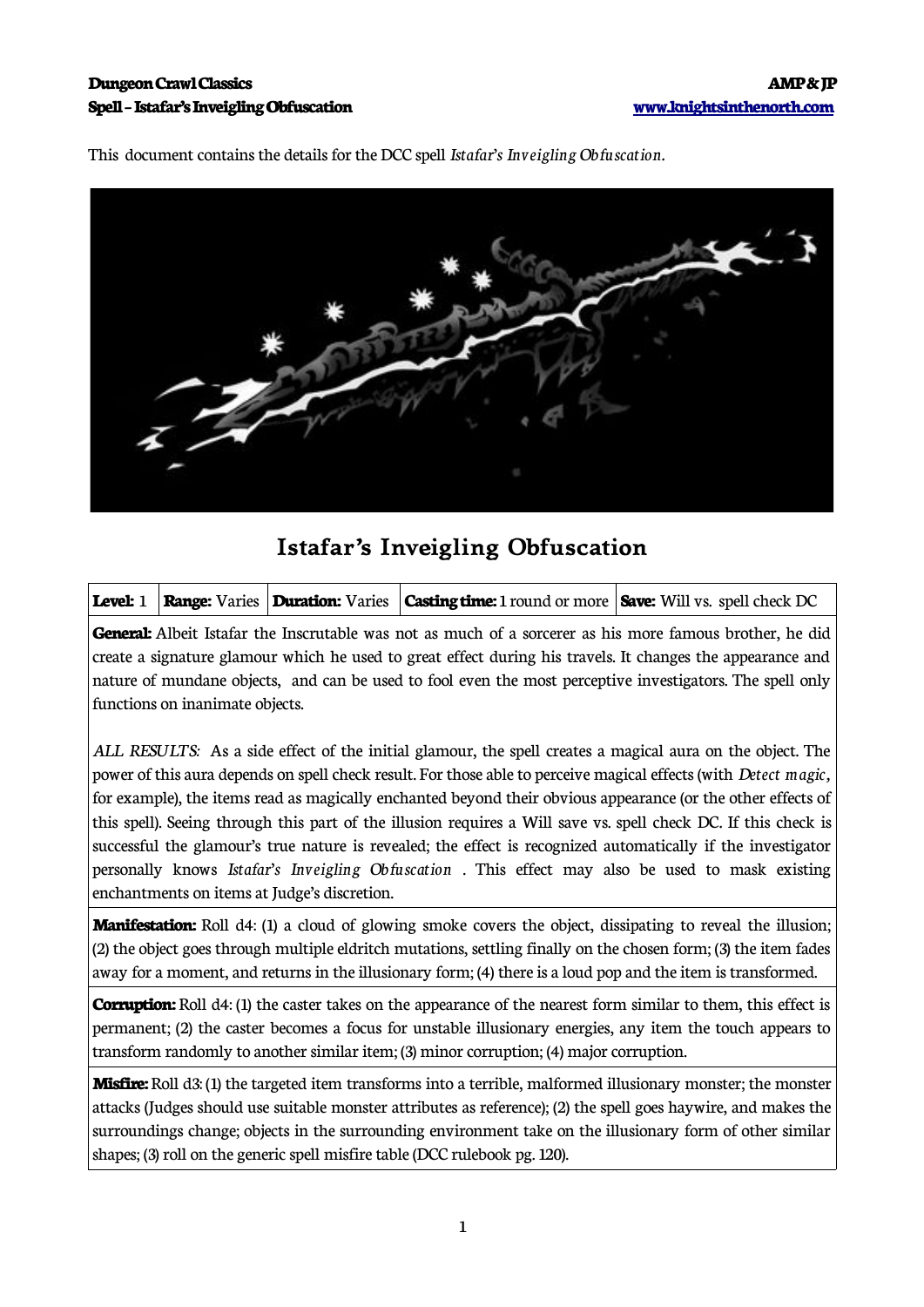| Spell check<br>result | <b>Effect</b>                                                                                                                                                                                                                                                                                                                                                                                                                                                                                      |
|-----------------------|----------------------------------------------------------------------------------------------------------------------------------------------------------------------------------------------------------------------------------------------------------------------------------------------------------------------------------------------------------------------------------------------------------------------------------------------------------------------------------------------------|
| 1                     | Lost, failure & worse! Roll 1d6 modified by Luck: (0 or less) corruption $*$ patron taint $*$ misfire;<br>$(1-2)$ corruption; (3) patron taint (or corruption if no patron); $(4+)$ misfire.                                                                                                                                                                                                                                                                                                       |
| $2 - 11$              | Lost, failure.                                                                                                                                                                                                                                                                                                                                                                                                                                                                                     |
| $12 - 14$             | The caster can change a medium item or multiple small items to appear as another item. For<br>example, a stick can be made to appear as a sword, or a handful of leaves can be made to look<br>like a pile of coins. The glamour does not change other physical properties beyond visual<br>(such as scent or weight), nor can it change an object's size. The spell lasts 1 turn per caster<br>level and requires that the caster can touch the target(s).                                        |
| $15 - 17$             | The spell enchants a large item or multiple medium items to appear as another item. For<br>example, a wagon can be made to look like a beautiful carriage, or empty bottles can be made<br>to look full. The glamour does not change other physical properties beyond visual (such as<br>scent or weight), nor can it change an object's size. The spell lasts 1 turn per caster level and<br>requires that the caster can touch the target(s).                                                    |
|                       | The glamour enchants a medium item or multiple small items to appear as almost anything<br>else. The spell can produce complex illusions, such as making a pile of coins appear as a<br>swarm of bugs or changing a lead pipe to appear as a magnificent sword.                                                                                                                                                                                                                                    |
| $18 - 19$             | Possible effects include limited movement and multiple senses, although closer interaction<br>with the target may allow for further saves to disbelieve the illusion. The spell can also change<br>the target's size and/or weight up to two times the original. The casting requires touching the<br>target(s). The spell lasts for 1 turn per caster level; alternatively, the magician may spend<br>additional spellburn during the casting to increase the duration by 1 year per point spent. |
|                       | The magic changes a large item or multiple medium items to appear as almost anything else.<br>The spell can produce complex illusions, such as making a large rock look like a dragon or<br>the ragged clothes of a band of peasants appear a shining armor.                                                                                                                                                                                                                                       |
| 20-23                 | Possible effects include limited movement and multiple senses, although closer interaction<br>with the target may allow for further saves to disbelieve the illusion. The spell can also change<br>the target's size and/or weight up to two times the original. The casting requires touching the<br>target(s). The spell lasts for 1 turn per caster level; alternatively, the magician may spend<br>additional spellburn during the casting to increase the duration by 1 year per point spent. |
| $24 - 27$             | The great glamour can alters the appearance of one medium item or multiple small items in<br>any way imaginable. Objects can be made invisible, given unearthly features such as eyes or<br>tentacles, or made to appear sentient. Targets can also be given simple response based<br>instructions: an item can be made invisible, and made to appear again when the correct<br>phrase is spoken, for example                                                                                      |
|                       | Possible effects include limited movement and all senses, although closer interaction with the<br>target may allow for further saves to disbelieve the illusion. The spell can also change the<br>target's size up to two times the original. The spell has a range of $30'$ (~10 m), and lasts for 1<br>turn per caster level. Alternatively, the magician may spend points on additional spellburn                                                                                               |